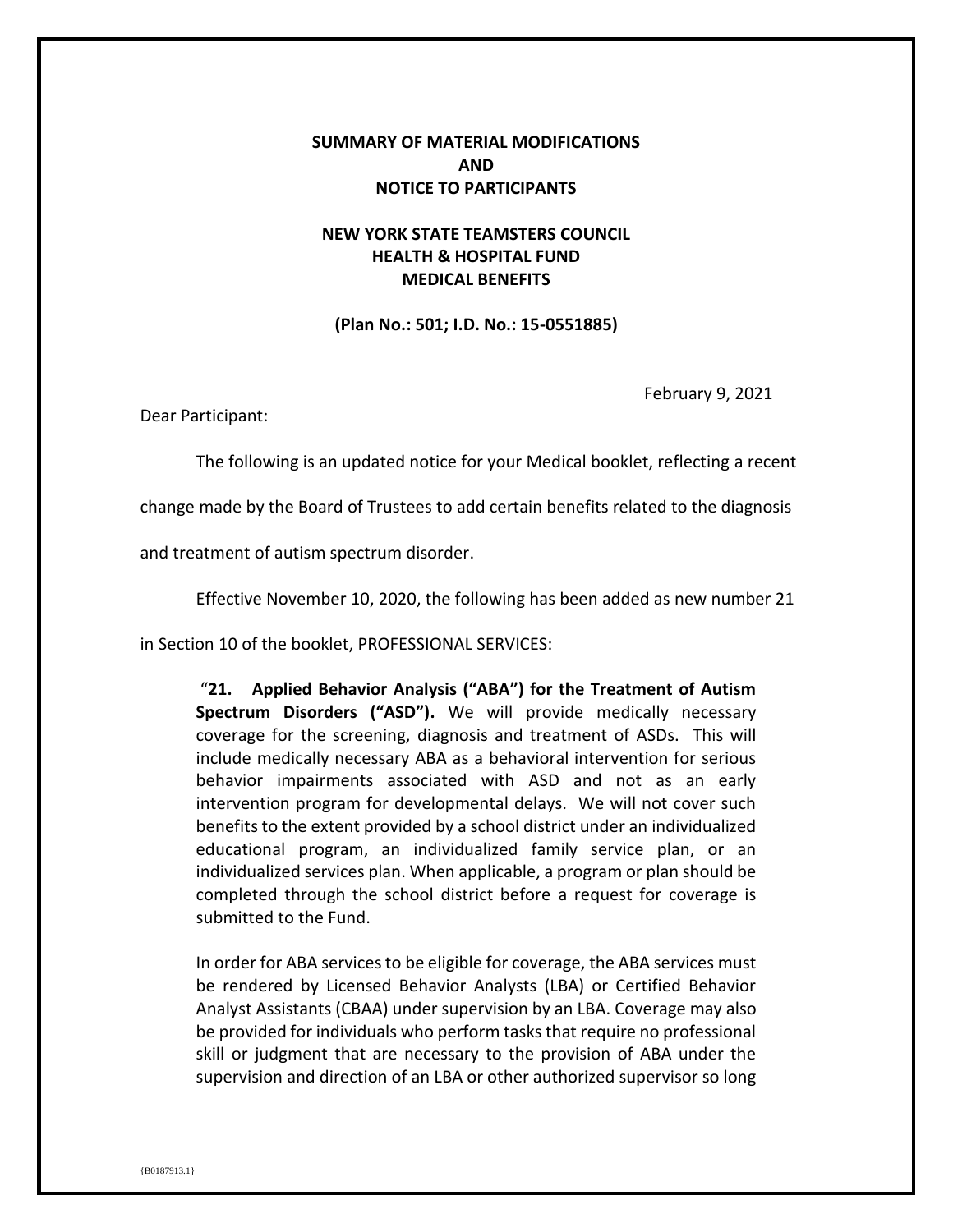as such tasks are consistent with Article 167 of the NYS Education Law and any regulations thereunder.

You will be required to submit to the Fund the following information for it to determine whether ASD benefits are medically necessary (as applicable):

- A. The documented assessment report including the ASD diagnosis, with the DSM-5 criteria;
- B. Any documented reports completed for psychological and/or other completed testing;
- C. Copies of the member's individualized education program plan;
- D. Progress notes and discharge plan of the early intervention plan or preschool special education program;
- E. The following documentation in connection with making a medical necessity determination for ABA:
	- i. A copy of the assessment or treatment plan to identify the target behaviors for ABA;
	- ii. Frequency, duration and location of the requested ABA sessions;
	- iii. Certification and credentials of the professional providing ABA; and
	- iv. The requested clinical supervision hours and documentation to support the request.

ABA programs must also have a documented treatment plan with clear written descriptions of the treatment goals and objectives, as well as the discharge criteria. Treatment plan and progress notes documenting progress of treatment goals may be requested at any point during treatment for review for continuity of care and/or periodic concurrent medical necessity review. Requests for continuation of therapy must be accompanied by documentation maintained by the provider that outlines actual services received and a graphic representation documenting the progress made by the member, which includes all of the following: